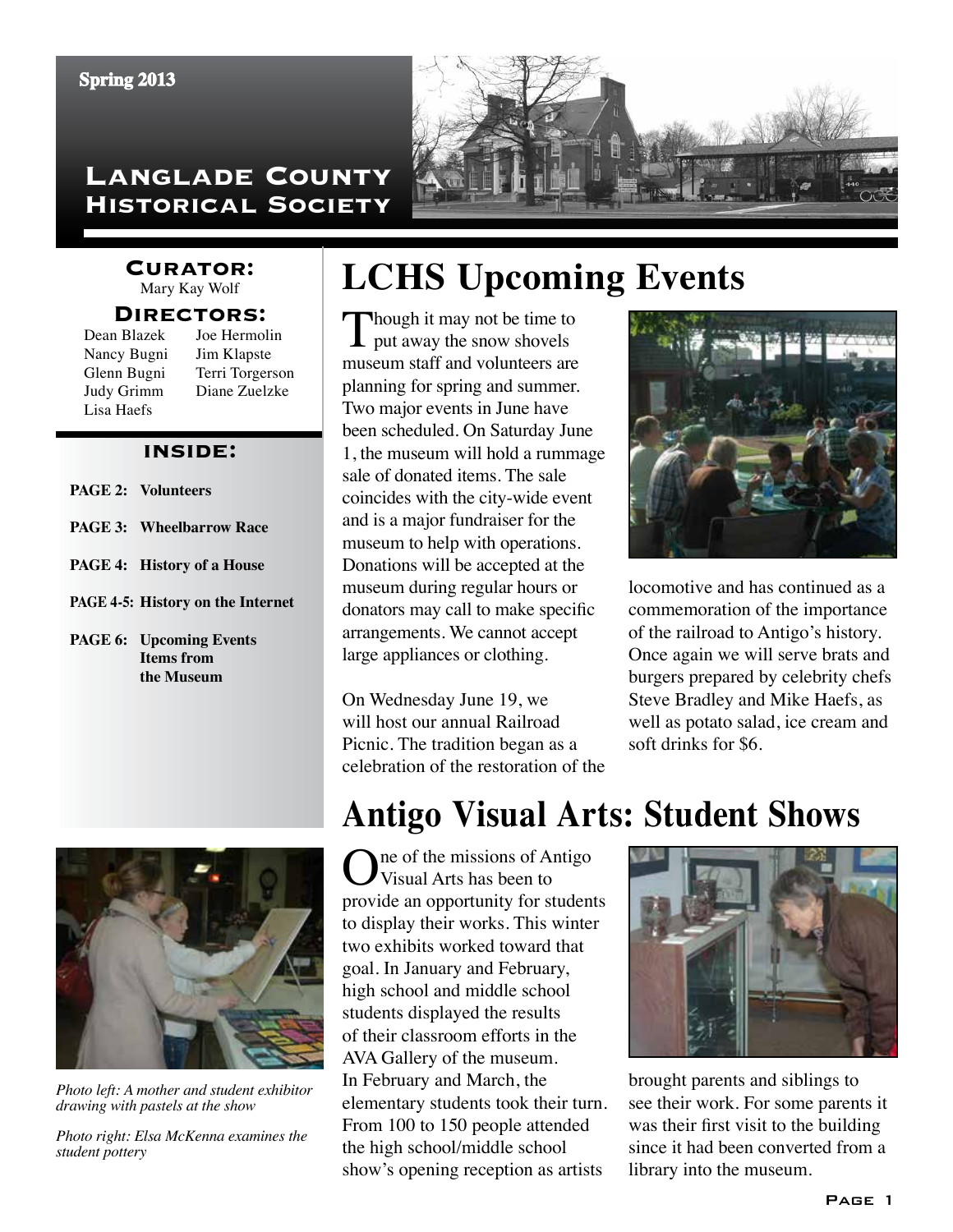| <b>Item Donations:</b>                                              |  |
|---------------------------------------------------------------------|--|
| Photographs                                                         |  |
| Family memorabilia                                                  |  |
| Flag, medals of<br>Frank Franc form WWII                            |  |
| 48 star flag, Chicago<br>World's Fair souvenirs,<br>household items |  |
| <b>Blueprints</b>                                                   |  |
| Logging tools                                                       |  |
| 1932 high school<br>woman's gym suit                                |  |
|                                                                     |  |

**Monetary Donations:** Patricia Dellios: In honor of Dean Blazek

Knitting Group

Langlade County Genealogical Society

Suick Foundation

**Monetary Donations in Memoriam:** For Marion Osness from Dean & Polly Blazek

#### **Membership Renewal:**

Rod Barta Glenn & Nancy Bugni Dr. Robert & Dede Cromer Laurie Fellner Sheila Hall Sharron Hanson Sam Hardin (Lifetime) Cliff & Marion Hoffmeister Robert Hogan & Sylvia Dennison Mary Josvai Fred & Kathleen Kelm Bill & Charlotte Kraft Jeff & Cheryl Mark Jacob Meister Dave & Judy Peterson Jean Marilyn Preiss Sandy Robrecht Nick & Jeanette Salm Dick Strasser Red & Judy Turney William & Mary Zelinski Mitch & Sharon Zmuda

**New Members:** Ronald Korn Jeffrey Thomas

### **Volunteers at Museum**

The museum depends on its **L** volunteers. Some work on an irregular schedule behind the scenes on various projects and others are regularly at the desk greeting and orienting visitors to the museum.

Thursday's visitors will meet Cliff and Marion Hoffmeister. They both grew up in Langlade County and lived in Milwaukee for many years before retiring and moving back to this area. Both have been volunteers for many years and often pitch in with various tasks in addition to showing people around. Whenever there is a special event that requires baked goods we can count on Marion. Cliff, when it is quiet at the museum, will always find something that needs attention: tuning up the snow blower or mower (depending on the season), changing furnace filters or shoveling snow. Both were busy as winter approached putting up the Christmas decorations and eventually taking them down.

Laurie Fellner is another of the Thursday docent crew. She also grew up in this area, moved away and eventually came back. She now helps visitors, explains our



*Above: Cliff Hofmeister during one of our many late winter snow storms this year.*

*Below: Thursday volunteer Laurie Fellner arranges a display in the gift shop.*



displays and ensures that the space and displays are tidy and clean. We can also count on Laurie to provide baked goods for special events and for other museum volunteers.

### **Special Thanks to:**

BECCA KAEGI of 22 becca@oniondesign.me 715.610.5125

**JNI** designing in layers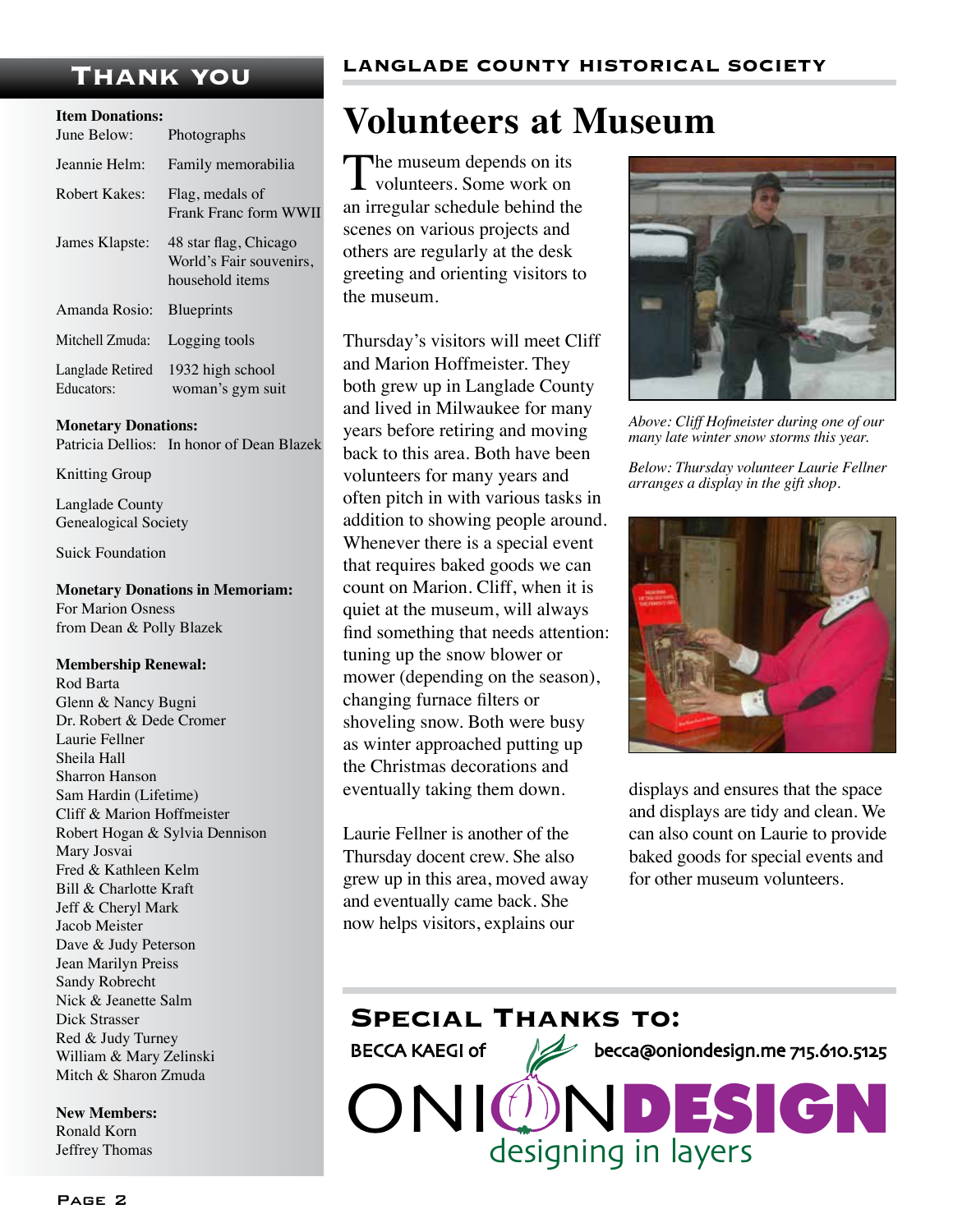# **200 mile Journey in a Wheelbarrow**

To most people the wheelbarrow  $\mathbf I$  is a utilitarian object. But for William Cross of Antigo, a machinist working for the railroad, and 13 others from 12 Wisconsin communities it was part of an endurance event and a means of earning badly needed extra dollars during the Great Depression. What was billed as "the world's greatest wheelbarrow race" was another of the many endurance events of the Roaring Twenties and 1930s.

Wisconsin was not immune to the craze. In 1931 a race was held to commemorate the completion of Highway 26. The 10 stage race covered the 200 miles from Waupun to Eagle River. All contestants were required to push a wheelbarrow while covering the distance. On August 28 after speeches by Waupun's mayor and other dignitaries, the runners/ wheelbarrow pushers were off. Contestants who managed to get at least as far as Antigo were guaranteed \$5 per day. The first leg of the race, from Waupun to Rosendale, occurred during some heavy winds. Herbert Anklam was behind in the early part but surged to complete the 14-mile portion in two hours and 18 minutes, establishing a six minute lead over his nearest competitor. There was great celebration in Rosendale to see a hometown boy in first place.

Herbert Anklam's tenure as leader was short lived. On the next day he dropped to third, as Marcus Dammeier of Tigerton led. Three contestants dropped out. By the fourth day, the road changed from pavement to gravel, making for other challenges. Gravel was easier on the feet but made pushing a wheelbarrow more difficult. Despite a bout of flu, Dammeier maintained his lead of seven minutes over Erwin Wahlers of Birnamwood as they entered his hometown of Tigerton.

**THE ANTIGO** 

The sixth stage took the racers from Wittenberg to Antigo and a guaranteed payoff. Flu slowed Dammeier down and when Erwin Wahlers took the lead as the racers entered Birnamwood, another home town boy was in the lead. They entered Antigo on South Superior Street, turned at Seventh Avenue onto Clermont and then went to the courthouse where they were greeted by George Polkinhorn and Henry Berner at a formal reception. After a meal, the contestants were guests of the Home Theater where they were introduced to the audience. Then a good night's rest and it was on to the next stage.

At 9 am racers were on their way with Wahlers holding an almost one hour lead over previous leader Dammeier and almost two hours over Anklam who had won the first stage. After lunch in Kempster, they were off toward Elcho. Dammeier had dropped to fifth. Anklam

tied Wahlers for first place on the day's event but Wahlers still held a comfortable overall lead. One contestant, Howard Tanner of Waupun, was struck from behind by an automobile carrying Illinois plates and limped across the finish line with a badly bruised leg.

**DAILY JOURNAL** 

Man Conti n wheel

ANTIGO, WISCONSIN, TUESDAY EVENING, SEPTEMBER 1, 1931

Highway Racers are on Way to Wittenberg Today; Will Arrive in Antigo Tomorrow

> The following stage, from Elcho to Monico, saw Dammeier withdraw. The stage from Monico to Three Lakes ended in a four way tie. Wahlers was in firm control of the overall lead. Tanner, who had sustained a fractured knee cap in his encounter with the automobile, did finish. On the final leg of the race from Three Lakes to Eagle River, Wahlers set a pace of 5.2 miles per hour to win first prize. Anklam, an early leader and in the top three, finished second with Paul Calum of Three Lakes taking third. Wahlers total time for the ten day, 200 mile event, was 41 hours and 38 minutes. Tanners, despite his fractured knee cap, did finish about 14 hours off the lead. William Cross of Antigo, never really in contention, finished about 12 hours behind Wahlers. Of the original 14 contestants, ten finished. Three dropped out in the early stages and Dammeier, an early leader, dropped out at Elcho, enough to earn him some money.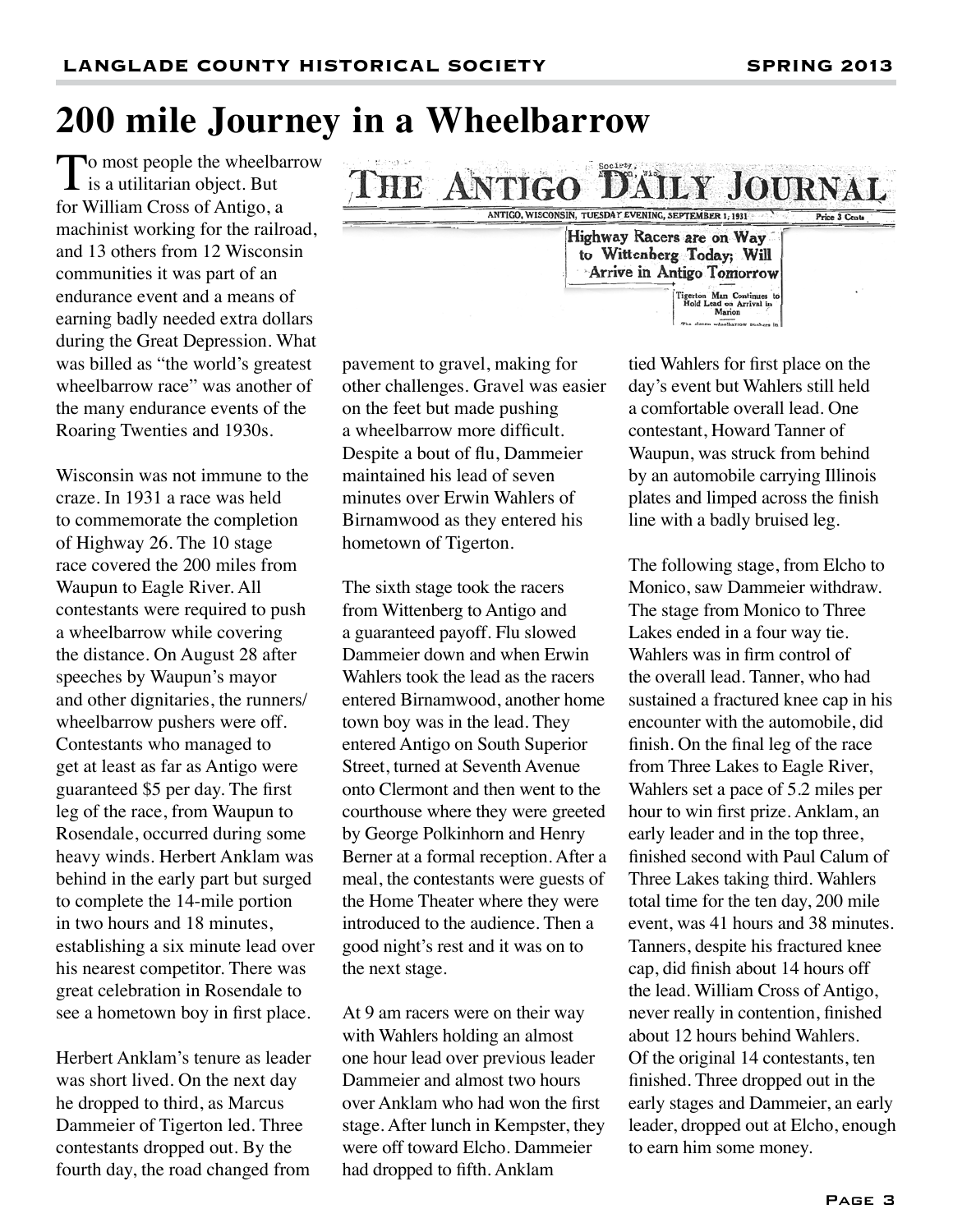# **History of your House**

Just as some museum patrons are<br>searching for their family histories, Tust as some museum patrons are others would like to know the story behind their home or business.

Three major sources of information are good places to start. Sanborn maps were originally used for the purpose of fire insurance. In 1867 a surveyor named D.A. Sanborn established the Sanborn Map Company in New York City. Today Sanborn maps are important research tools. Thousands of Sanborn maps of hundreds of American cities and towns have been gathered in libraries and archives. Unfortunately, Sanborn did almost no mapping of rural areas. Each building on a Sanborn map was drawn to accurately show its true shape and composition. The museum has Sanborn maps of Antigo and Elcho from the early 20th century. The Wisconsin Historical Society has hundreds of Sanborn maps representing many Wisconsin cities and towns.

Another source is the city directory. Many cities had directories

that listed people at their home addresses and often included occupational information. These are not telephone directories, but a listing of who lived or worked at a particular address in the city. Most directories were arranged two ways: alphabetically by name and by street address. These entries can answer questions such as: Who lived at a specific address? Was the occupant the owner or a renter? What was their occupation? Was this a residence, a business, or both? Antigo has such directories covering several years.

Tax rolls and assessment lists are among the best sources for determining the age of a historic building. They are also useful for determining chain of ownership of a property and for plotting the development of an area or neighborhood. While the museum has some of the old tax rolls many have been moved to the Area Research Center, which for Langlade County is at UW-Stevens Point. Using tax rolls require some homework. The first thing



*Thursday volunteer Marion Hoffmeister (left) shows a researcher a Sandborn map.*

you need to know is the legal description of the parcel of interest. Next select a time frame for your research. The time frame you choose should be broad enough to include any remotely possible date of construction for your building. Tax rolls will tell not only who owned the property and the lot size, but also when major changes were made since that would be reflected in the assessment.

Much of this work requires an expertise beyond museum volunteers, but we can offer limited help. The Wisconsin Historical Society has more information on its web site.



*Detail from one of the museum's bandolier bags featured on the Recollection Wisconsin web site.*

### **History on the internet**

The museum has<br>collaborated with Wisconsin Heritage Online to make some of our archives available over the internet.

Now Wisconsin Heritage Online has undergone major improvements and is named: The Recollection Wisconsin

program. It brings together more than 120,000 historical resources from across the state and provides new opportunities to discover and share community history.

What did Mineral Point's High Street look like in the 1870s? How did a Milwaukee magazine help lead the American craze for bicycling in the 1890s? Which stars performed at the Northernaire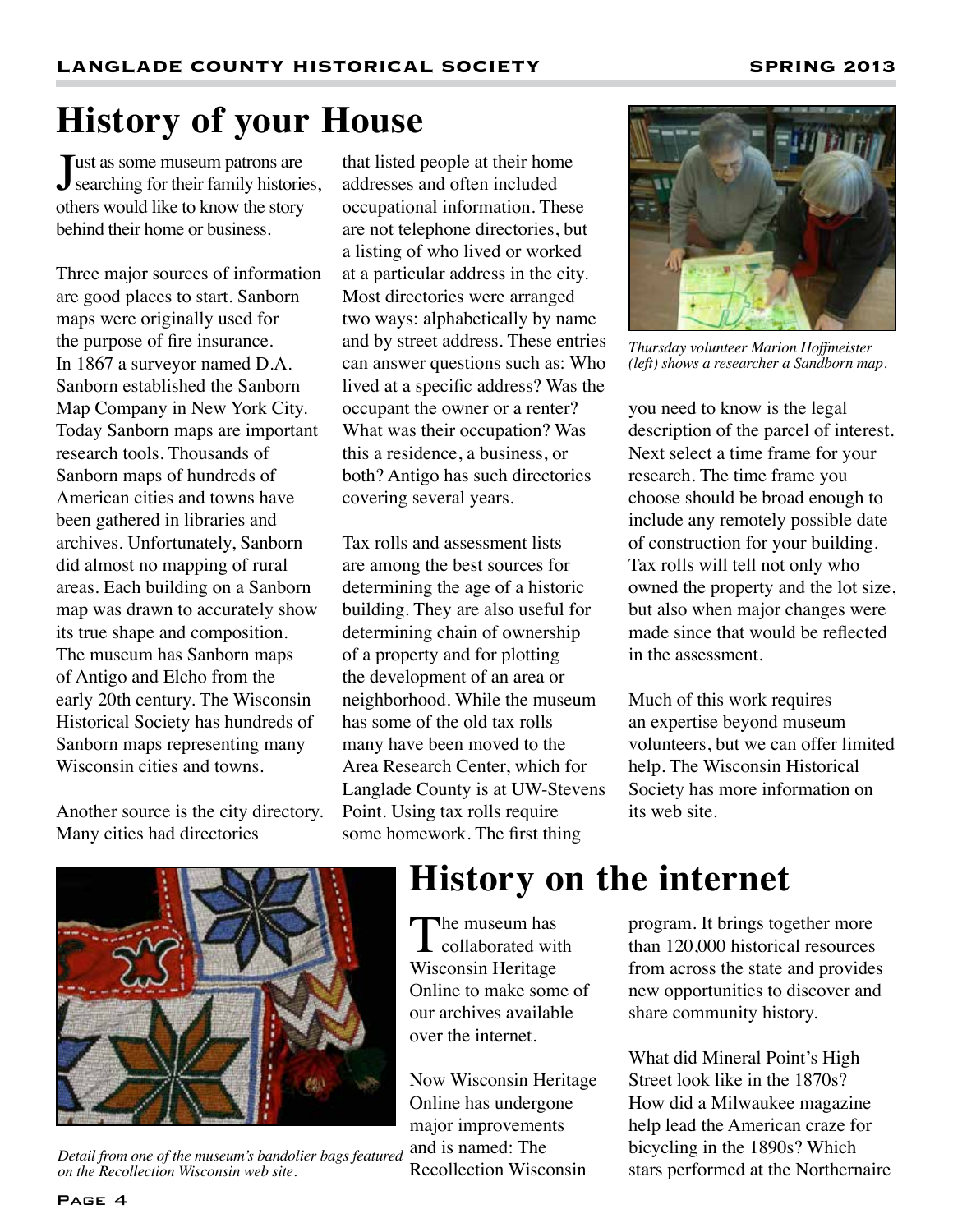### **History on the internet (CONT'D FROM PAGE 4)**

Resort in Three Lakes in the 1950s? The answers can be found on the newly redesigned web site of Recollection Wisconsin. Recollectionwisconsin.org provides Wisconsin residents and audiences free access to history resources from the collections of libraries, archives, museums and historical societies across the state. Students, teachers, family history researchers and the general public can use the web site to explore more than 120,000 historic photographs, postcards, maps, letters, diaries, articles, books, artifacts, oral histories and other materials from dozens of Wisconsin communities. Since 2005 the program has offered training and guidelines for Wisconsin libraries, archives, museums and historical societies to share their collections online and has provided the technology to bring together these disparate digital collections in a single search portal. With the new web site, Recollection Wisconsin expands on its original mission to improve access to Wisconsin's cultural heritage by establishing a dedicated online space to foster understanding of and appreciation for community history.

New features visitors can find on recollectionwisconsin.org include:

• Share a story. Recollection Wisconsin has partnered with Wisconsin Life, an audio essay series on Wisconsin Public Radio that celebrates what makes Wisconsin unique, to collect and share stories contributed by visitors.

- Stories from Wisconsin collections. This ongoing series provides a closer look at small slices of state and local history, told through photographs and documents from participating organizations. Topics covered so far include deer hunting, grand hotels, home economics education, early bicycling culture and Welsh settlers in Wisconsin.
- Browse by category or on a map. A user-friendly browse interface enables visitors to explore collections by subject categories, such as cranberries, music or World War I, or by types of materials, such as plat maps or scrapbooks. Visitors can also use an interactive map to locate digital collections in or near their hometowns or other locations of interest.

To date the Langlade County Historical Society has uploaded our collection of Indian photographs, the Civil War letters of Antigo pioneer Francis Deleglise and photos of some of our artifacts. Work is in progress with the help of volunteers Jim Klapste and Lloyd Godell to upload our railroad and logging photograph collection.

The Recollection Wisconsin program is sponsored by Wisconsin Library Services (WiLS) in partnership with the Milwaukee Public Library, the University of Wisconsin-Madison and the Wisconsin Historical Society. Financial support is provided by a grant from the Nicholas Family Foundation.

6ª & Mis Sate Velentere nose quare satisfaits decimates hunt retor por pour mois je suis 2 couran a 3 hours du matin genes un heuren voyage mar et marcher. wh sam cursuar as trouve an weer coll in bows que nous sous son

*Detail from a letter written by Francis Deleglise, in French, while training in Camp Randall. All of Deleglise's Civil War correspondence, transcriptions, and translations may be viewed at Recollections Wisconsin.*

# **Recollectionwisconsin.org**

Recollectionwisconsin.org is a participatory site. Visitors are also invited to contribute their own memories, images, knowledge and comments through a variety of social features. These new features, which incorporate social media tools including Tumblr, Pinterest and Flickr, are central to the updated vision of the program: to create opportunities for audiences to discover personal connections to the past.